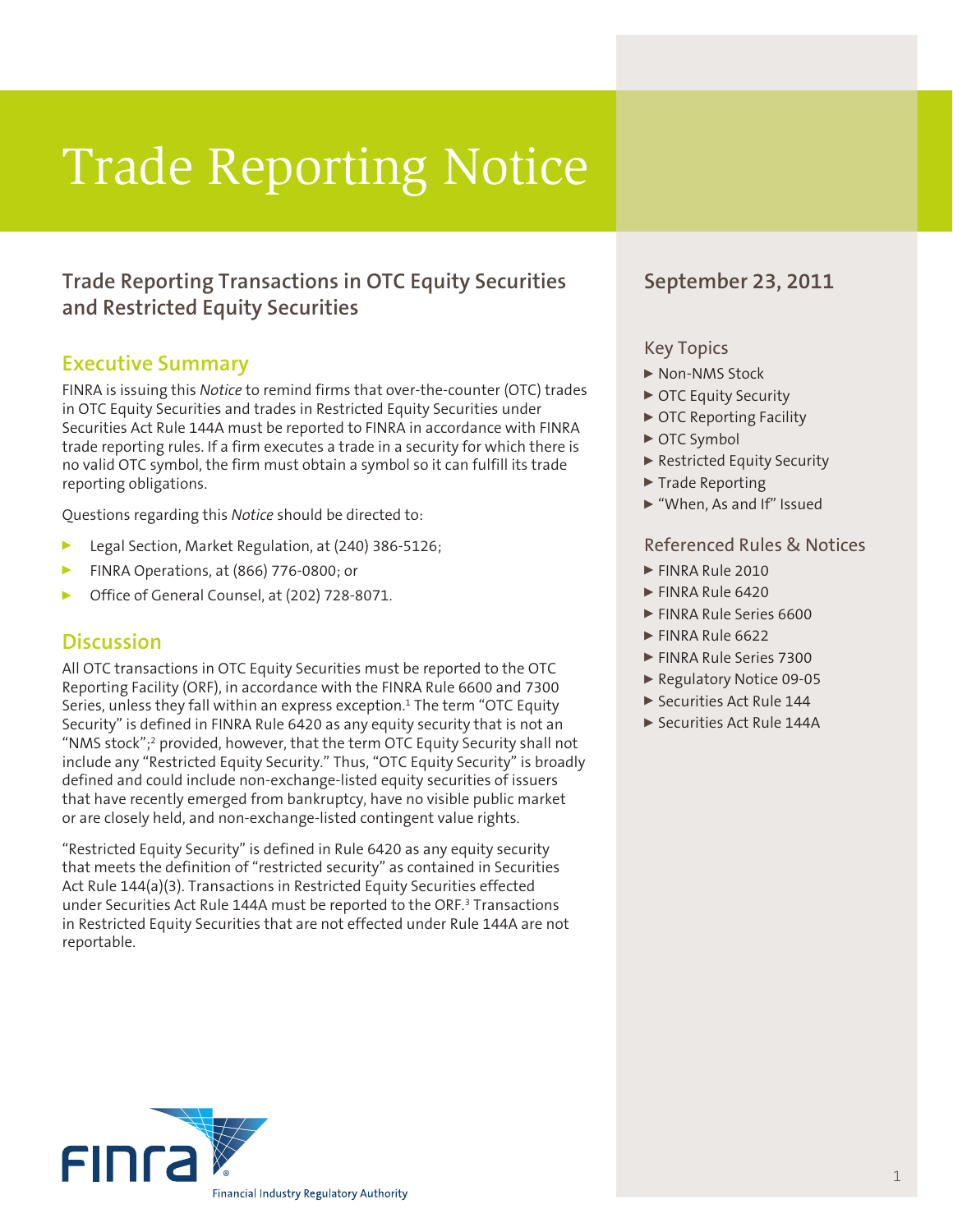From time to time, FINRA receives inquiries about whether certain securities are OTC Equity Securities or Restricted Equity Securities. FINRA is reminding firms that they must have policies and procedures and internal controls in place, including, as necessary, consultation with their counsel, to determine whether FINRA trade reporting obligations are triggered, whether a security meets the definition of OTC Equity Security or Restricted Equity Security and whether any exceptions apply.

In instances where a security does not have a valid OTC symbol assigned, a firm must promptly request that FINRA Operations assign a symbol so that the firm can fulfill its trade reporting obligations. Firms should submit the request on the *[OTC Equity Symbol](ftp://ftp.otcbb.com/symboldirectory/OTC%20Equity%20Symbol%20Request%20Form%20(print%20only).pdf)  [Request Form](ftp://ftp.otcbb.com/symboldirectory/OTC%20Equity%20Symbol%20Request%20Form%20(print%20only).pdf)* and must provide all requested information, including a CUSIP number for the security.<sup>4</sup> (FINRA does not issue OTC symbols for any equity security that does not have a CUSIP number.<sup>5</sup>) If the security does not have a symbol at the time the trade is executed, the trade should be reported to FINRA immediately upon the issuance of the symbol and be marked late, as applicable. If the trade is not reported on the trade date, it should be reported on an "as/of" basis using the original execution date as the trade date.

The fact that a security does not have a valid symbol at the time of execution of the trade does not relieve a firm of its trade reporting obligations under FINRA rules. As noted above, a firm with a trade reporting obligation must promptly take the necessary steps to have a symbol assigned and report the trade. Failure to do so is a violation of FINRA trade reporting rules. Moreover, a pattern and practice of executing reportable trades without obtaining a symbol and reporting the trade to FINRA may be considered conduct inconsistent with high standards of commercial honor and just and equitable principles of trade in violation of FINRA Rule 2010.

Firms are reminded that the issuance of an OTC symbol does not otherwise represent a review by FINRA of the tradeability of the security or the adequacy of any disclosures. For example, FINRA receives and processes requests for symbols for "when, as and if issued" contracts; however, the processing and issuance of such symbols does not represent a view by FINRA that the transactions are bona fide and/or subject to (or exempt from) any requirements or prohibitions under the federal securities laws. Those questions are matters of interpretation under the federal securities laws and are neither within the scope of FINRA's responsibilities under the Uniform Practice Code nor will otherwise be addressed by FINRA as part of the symbol issuance process. Consequently, firms may not rely on the issuance of a trading symbol as permitting, excusing or mitigating any conduct that violates the federal securities laws and/or FINRA rules.<sup>6</sup> Firms also are reminded of their responsibility to ensure that they comply with the federal securities laws and FINRA rules when participating in unregistered resales of restricted securities.<sup>7</sup>